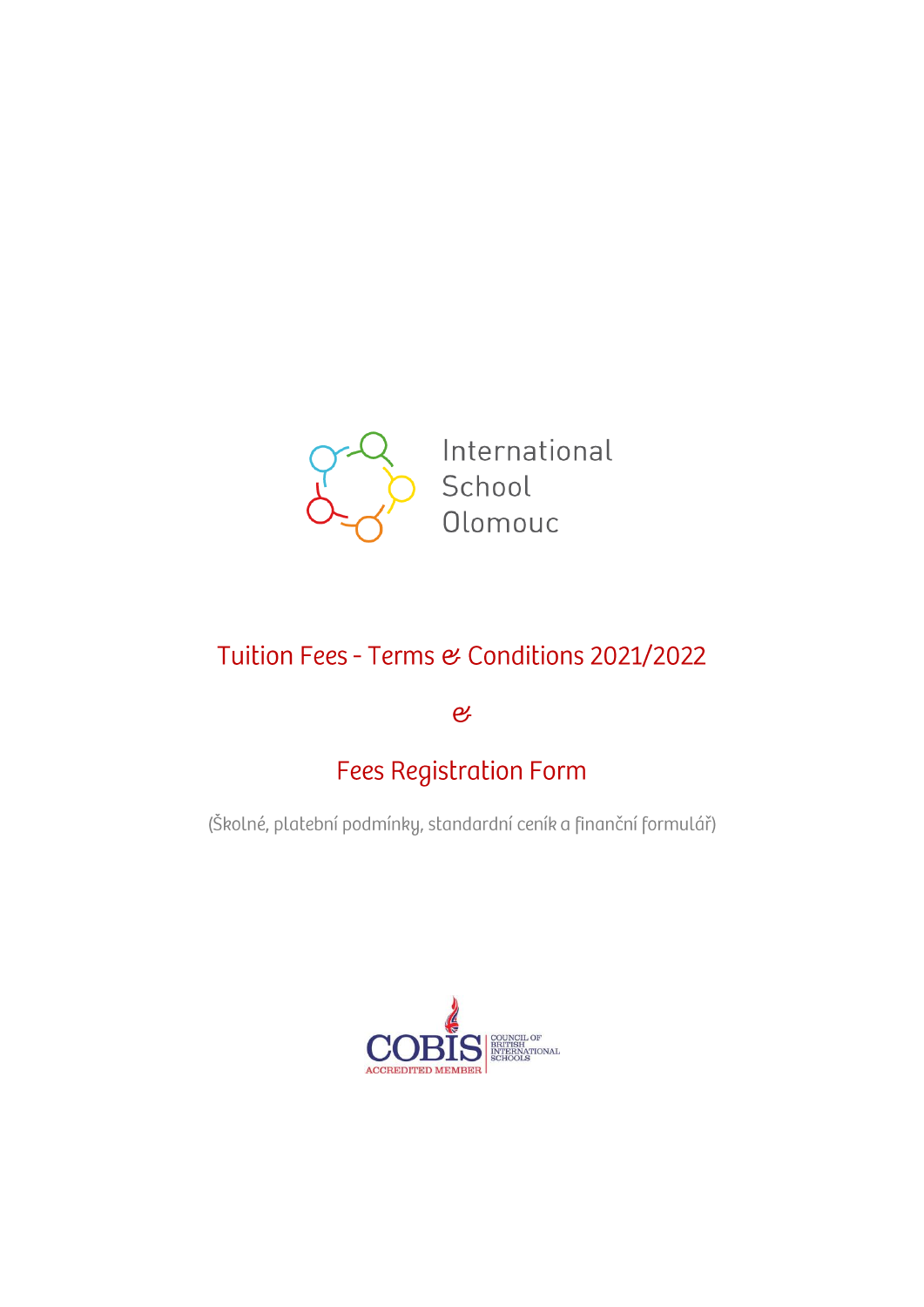

# Tuition Fees - Terms & Conditions 2021/2022

(Školné, platební podmínky, standardní ceník a finanční formulář)

**School:** *Česko Britská Mezinárodní škola a Mateřská škola s.r.o., Sokolovská 76/6, 779 00 Olomouc*

Policy Leader: **Petr Pospíšil, M.A. (Dunelm)** Date & Signature: 20/01/2021

Populal le

Checked and Authorised: **Petr Pospíšil, M.A. (Dunelm)** Date & Signature: 20/01/2021

Concred Reli

Scope: This policy applies to the Whole school community.

| Effective from: | Effective to: |
|-----------------|---------------|
| September 2021  | August 2022   |

Reviewed every year.

Next revisions: January 2022

Distribution list:

- 1. Proprietors
- 2. Head of School / Head of Preschool
- 3. Teaching staff
- 4. Parents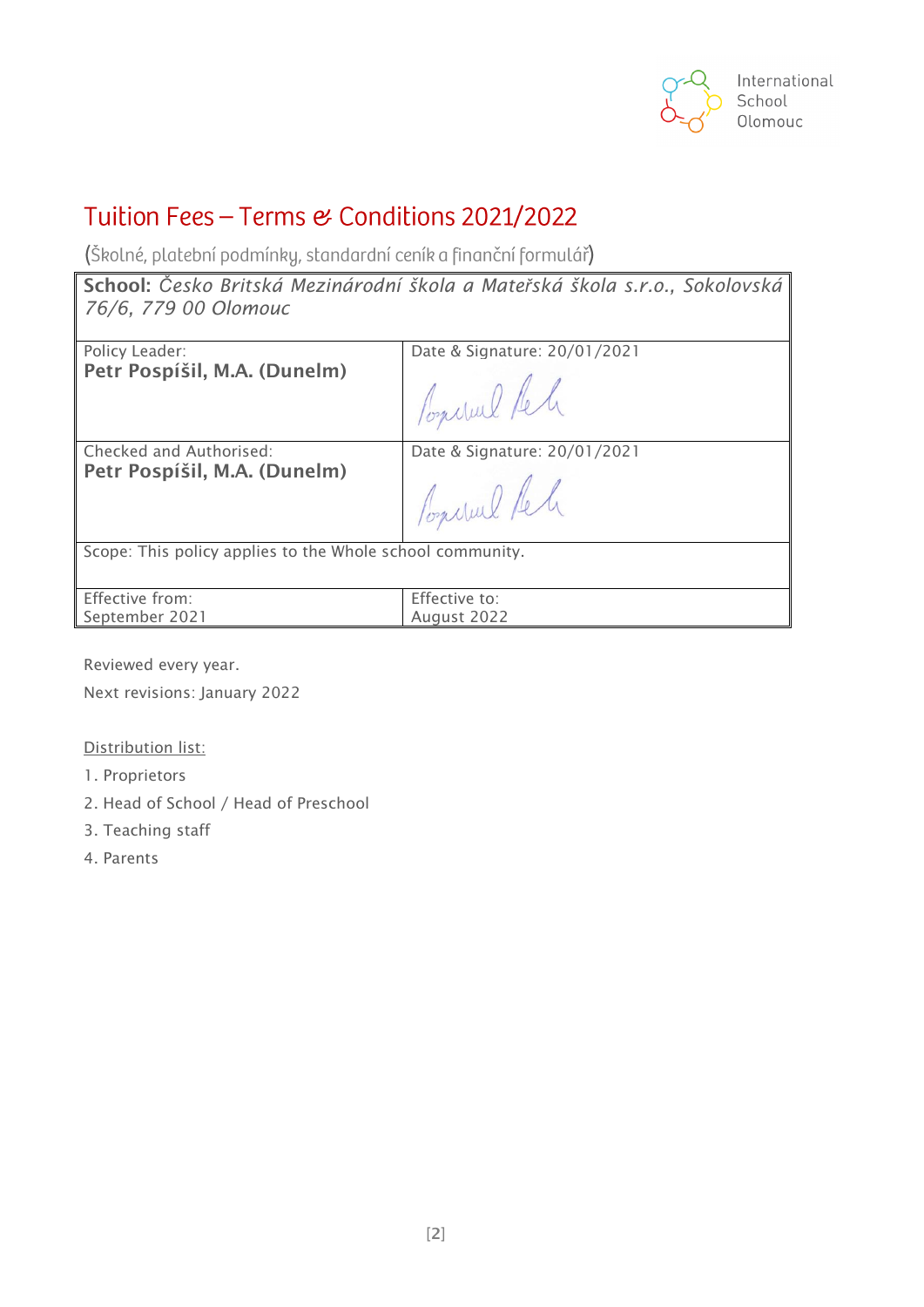

## **Tuition Fees**

Fees cover provision of the British international curriculum together with most books and stationery, English as a second language programme and, where needed, also the standard learning support provision for children with individual learning needs. Other items incurred by the School or the pupil may be charged as additional fees. These may also include but are not limited to school meals (Preschool), trips, residential trips and extra-curricular activities. The pupil is, for these purposes, agent of the parents. Loss of school books or equipment or damage done by a pupil, other than fair wear and tear, may be separately invoiced and must be paid as an extra.

#### Tuition fees include:

Learning programme based on standards for the British Schools Overseas. Pastoral care, academic advice and learning support from all school staff ESL inclusion programme for the maximum period of one school year Personal accident insurance scheme Czech as a foreign language classes

#### Additional fees that are NOT covered by tuition include but are not limited to:

Additional trips and activities outside the planned extra-curricular programme or entrance fees to tourist attractions unless specified, swimming programme, skiing lessons, clubs and theatre visits. All external Cambridge Assessment public examinations Specialist or additional individual lessons Instruction in mother tongue (except Czech as the first language) 1 School lunches and meal programmes Residential trips

#### Czech first language classes for learners who are Czech nationals

For learners who are Czech nationals completing compulsory schooling we offer a free of charge Czech programme. This usually runs from 4 to 5 lessons per week and the content is governed by the Czech national curriculum for teaching Czech language, history and geography. Expenses for this programme are funded via local Czech school where each Czech child completing compulsory education according to section 38 Act. No. 561/2004 Col is also registered.

The price of textbooks and workbooks is not part of the standard tuition fee. Parents pay for these textbooks and materials in addition to the tuition fee, as is often the case in Czech schools.

#### Czech for foreigners, other native language classes or additional language classes

Price for the Czech for foreigners is included in the standard tuition. Learners who are NOT attending Czech for foreigners lessons and attend other native language lessons (depending on the home country) or additional language lessons are charged extra for this individual learning

<sup>-</sup>1 Instruction in mother tongue is charged per class. Price is then shared equally among individual participant attending the class. Individual instruction class costs 25 000 CZK per term.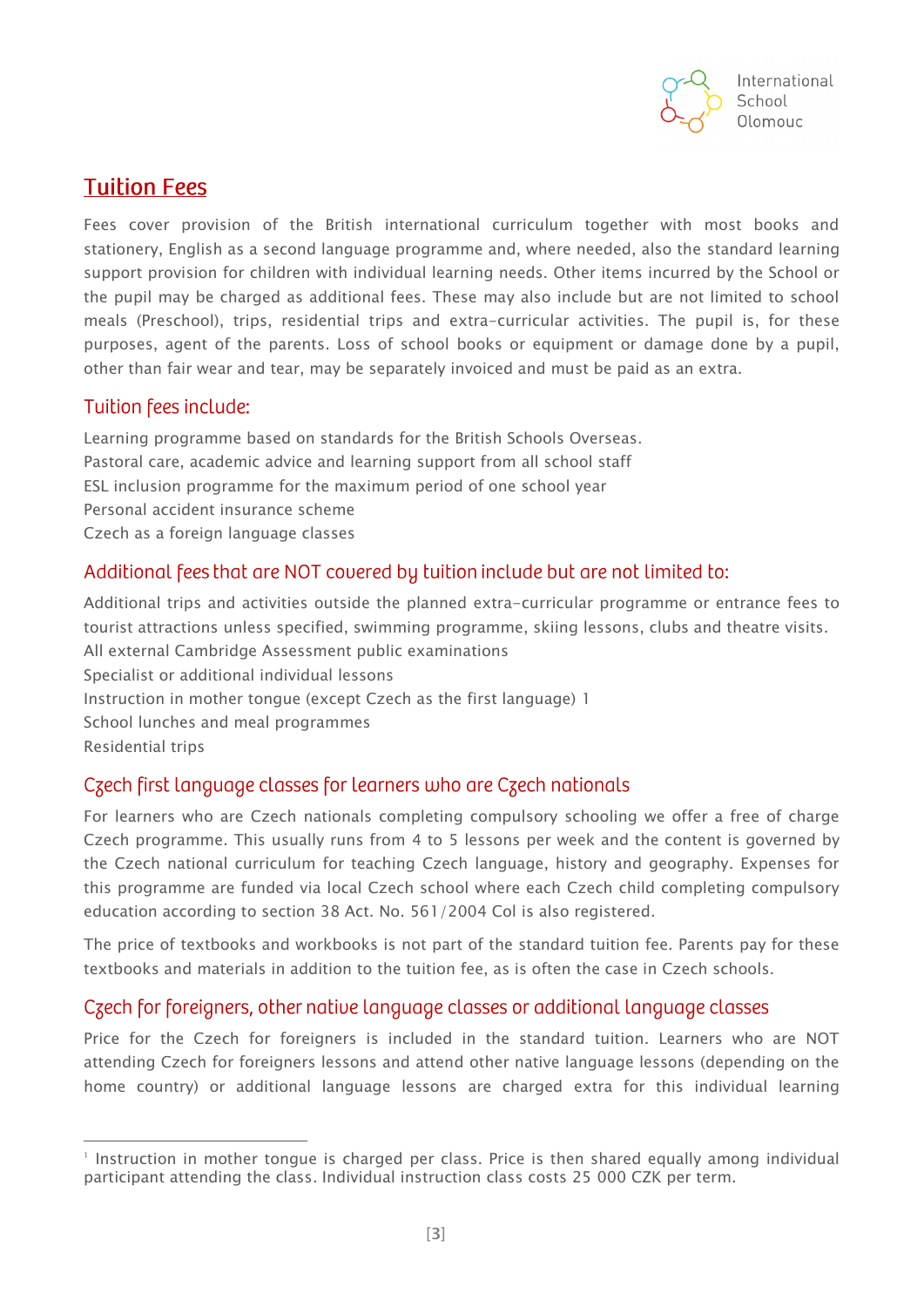

program. Price per term is set per whole class and is shared equally among all participants. The class usually meets 4 to 5 times per week and the cost is 35 000 CZK per term.

# Payment of school fees, extras and development fees

Parents undertake to pay tuition fees for the whole school year on the basis of a signed contract. Tuition fees for the school year are paid on the basis of an invoice always at the beginning of the term in September, January and April.

The invoice is due according to the date stated in the document. Tuition and other fees must always be paid no later than this date. Exceptions are only possible if another payment scheme has been agreed in writing with the school.

Payment should be made directly into the school account unless there has been written agreement to pay by cash given by the School. Payment by cash should only be in exceptional circumstances as the School's insurance does not provide cover for large amounts of cash to be held on the premises.

In exceptional circumstances Special Payment Plans may be granted. Based on demonstrated need, a Special Payment Plan may be granted upon written request to the Proprietor responsible for school finances (i.e. monthly or yearly payments). The Proprietor must approve and sign all Special Payment Plans.

#### Delay in payments, fines and interest

Unless you have applied for and been granted in writing a Special Payment Plan all outstanding payments after 30 days following the due date stated in the invoice will be subject to a fine in the amount of 1 500 CZK and will be surcharged each calendar day at the rate of 0.06% of the amount owed. For invoices issued after the start of classes, payments not received within 30 calendar days after the due date will be surcharged at the same rate. These conditions also apply to other payments such as school meals, after school club and other extras. If there is an unpaid balance, you will receive statements reflecting the current balance owed.

For returning students, a deposit (10 000 CZK) must be paid following the deposit invoice. The deposit will be deducted fully from the next year's school fees invoice.

For new students, an initial administration fee (5 000 CZK) is also due.

#### Discounts & refunds

- 20% discount for the 3rd child for all fees
- refunds are pro-rata on termly basis

Fees will not be refunded or waived for absence through sickness; or if a term is shortened or a vacation extended; or if a pupil is released home after public examinations or otherwise before the normal end of term; or for any other cause except in the sole discretion of the Head of School.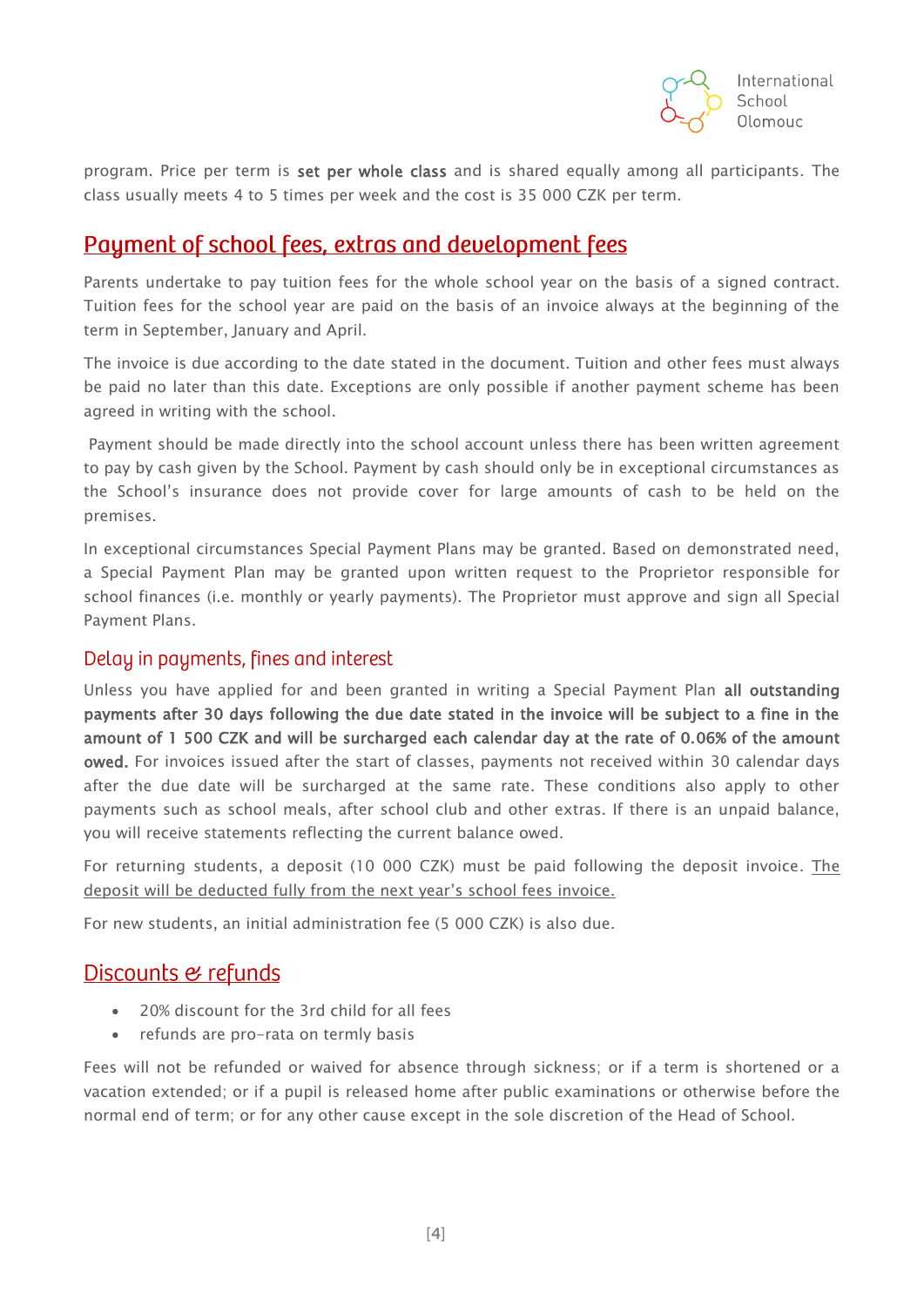

# Responsibility for payment

Fees are the responsibility of each person who has signed the Fees Registration Form, Contract or who has parental responsibility for the pupil.

# Payment of fees by a third party

An agreement with a third party to pay the fees or any other sum due to the School does not release parents from any liability under this policy unless an express release has been given in writing signed by the School's director. The School reserves the right to refuse a payment from a third party.

# **Departure**

#### Termination of the contract by written withdrawal in connection with the change of tuition

The amount of tuition can be unilaterally adjusted (increased) by the school. The amount of tuition fees for the following school year is always determined by the school no later than 31.1 of the previous school year. Parents are then entitled to withdraw from the education contract no later than 1.3, by a written resignation delivered to the Head of School or Head of Preschool.

#### Termination from the side of parents/legal guardians without giving a reason by 30.6 of the previous school year for the following school year

Parents may terminate the contract by written notice without giving a reason, always no later than 30.6. the previous school year; For the avoidance of doubt, the contracting parties unanimously state that the contract for the following school year can be terminated no later than 30.6. the previous school year; after this date, it is no longer possible to terminate the contract for the following school year without giving a reason.

#### Written notice of parents due to health condition, moving or transfer to a secondary school with a two-month notice period

Parents can terminate the contract during the school year due to the child's state of health, which does not allow to continue school (confirmed by a doctor), moving or transfer to a secondary school, at any time during the school year with two months notice period, parents are obliged to document the reasons to the school.

#### Written notice from the school with a two-month notice period

The school may terminate the contract by giving two months' written notice, in particular for the following reasons:

- in the event of parents' delay in paying tuition and / or other obligations under this contract,
- in the event that the child / pupil has committed a serious or repeated breach of school rules.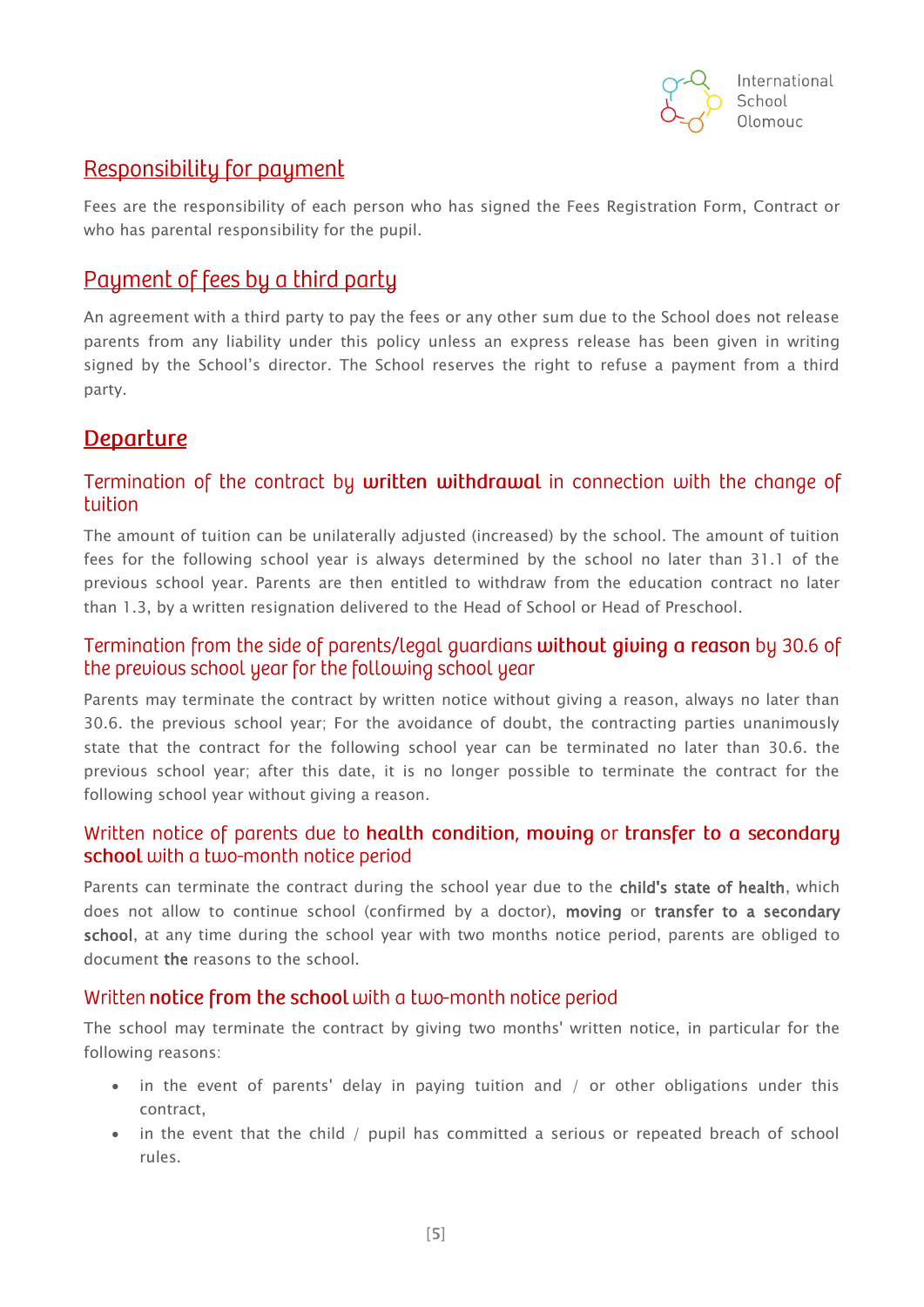

#### Formal requirement for terminating the contract and information on notice period

It always applies that the termination notice from the parents or the school must be in writing with the handwritten signature of the parent / legal guardian or the Head of School.

#### The notice must contain the date on which attendance will be terminated and, in the case of notice during the school year, the indication and justification of the reason for termination according to the concluded education contract.

The notice period begins on the first day of the calendar month following the written delivery of the notice. If the last day of the notice period follows the day of the start of the term, the tuition fee for the given term is charged in full.

## **Financial assistance**

Private school fees together and small public grants fund the school. We realise that for many families, finding the money to pay for private education will mean making some sacrifices. We work hard to make the school excellent value for money and our philosophy is firmly rooted in our philanthropic aims. Our school is not a commercial venture but a purely academic one.

The goal of International School Olomouc is to enable the school to enrol also those students who might not otherwise have access to a high quality international education because of limited financial resources.

## Financial support & Scholarship Awards

Every award of a Scholarship or Bursary is subject to high standards of behaviour, attendance and work. The terms of the award and in particular the terms upon which benefits may become repayable are set out in the offer letter (where applicable) to parents. It is the responsibility of directors to award any form of financial assistance. Consultation with a respective class teacher must be sought before making such decision.

#### A - Scholarships:

The school offers scholarships to recognize outstanding achievements and to attract bright and talented pupils. Our mission is to provide good quality education and it is the school policy to retain high performing students. Our scholarships are awarded based on academic merit and take no account of financial need. Each scholarship is reassessed annually. Currently the school offers three scholarships (academic achievements, personal achievements, parental support) in the amount of 15 000 CZK per year for each scholarship.

#### **B** - Bursaries:

These awards are made on the basis that the parents will, promptly on each request, make a full and sufficient disclosure of their means supported by all necessary documentary evidence. A failure to do so may result in assistance being withdrawn or reclaimed and in that event parents will remain liable for the full amount of the fees. All Bursaries are reassessed annually.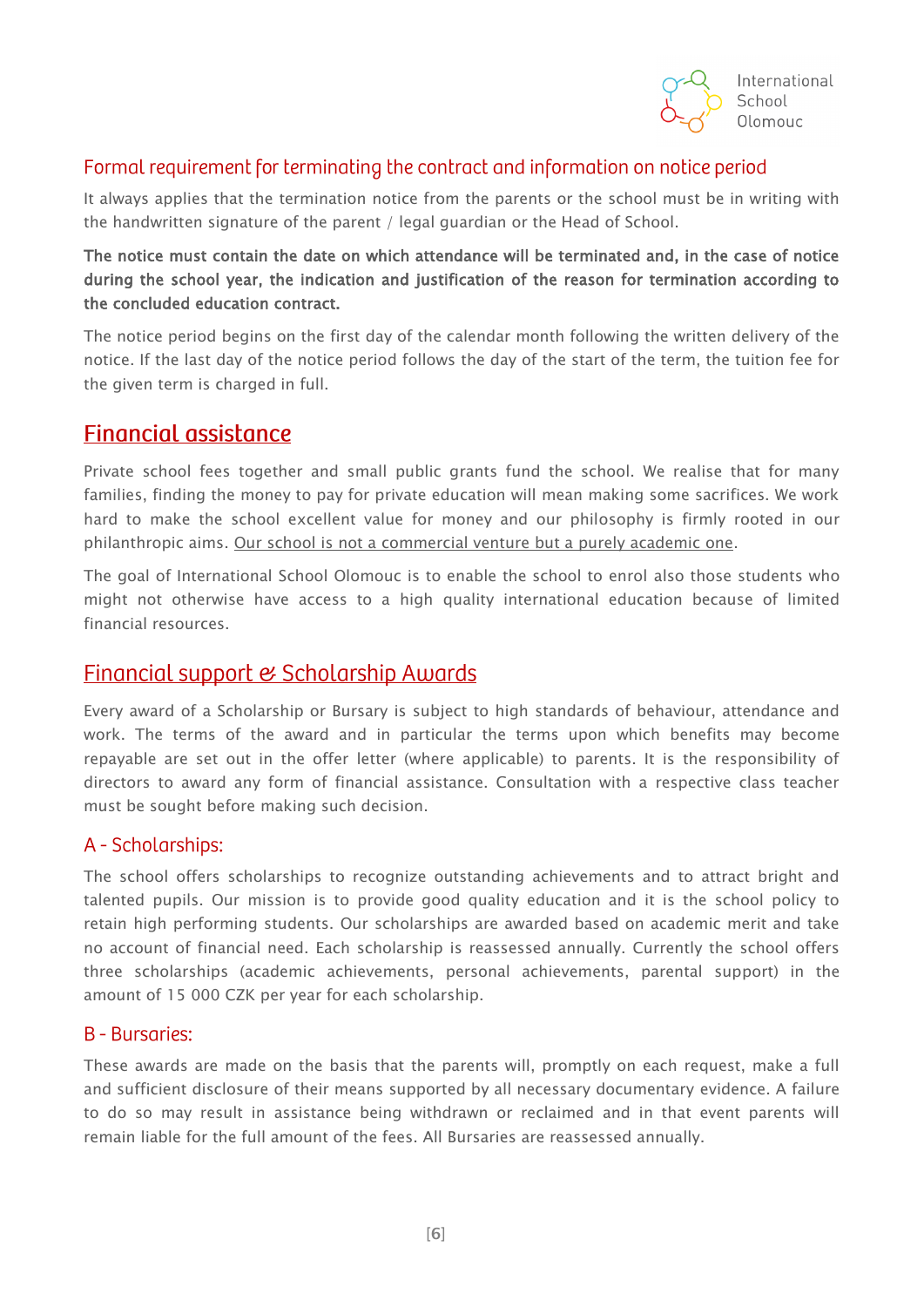

Application for a bursary must be done in writing using the prescribed form issued by the school. To request application, please contact the Proprietor responsible for school finances.

> **SCHOOL BANK DETAILS** Account holder name: Cesko Britska Mezinarodni skola a MS s.r.o. Account holder street address: Sokolovská 76/6 City: Olomouc, 779 00 Bank name: Komerční banka a.s. Branch address: Tř Svobody 17, 779 11 Olomouc Account no.: 43-8825860247/0100 IBAN: CZ3801000000438825860247 BIC/SWIFT: KOMBCZPPXXX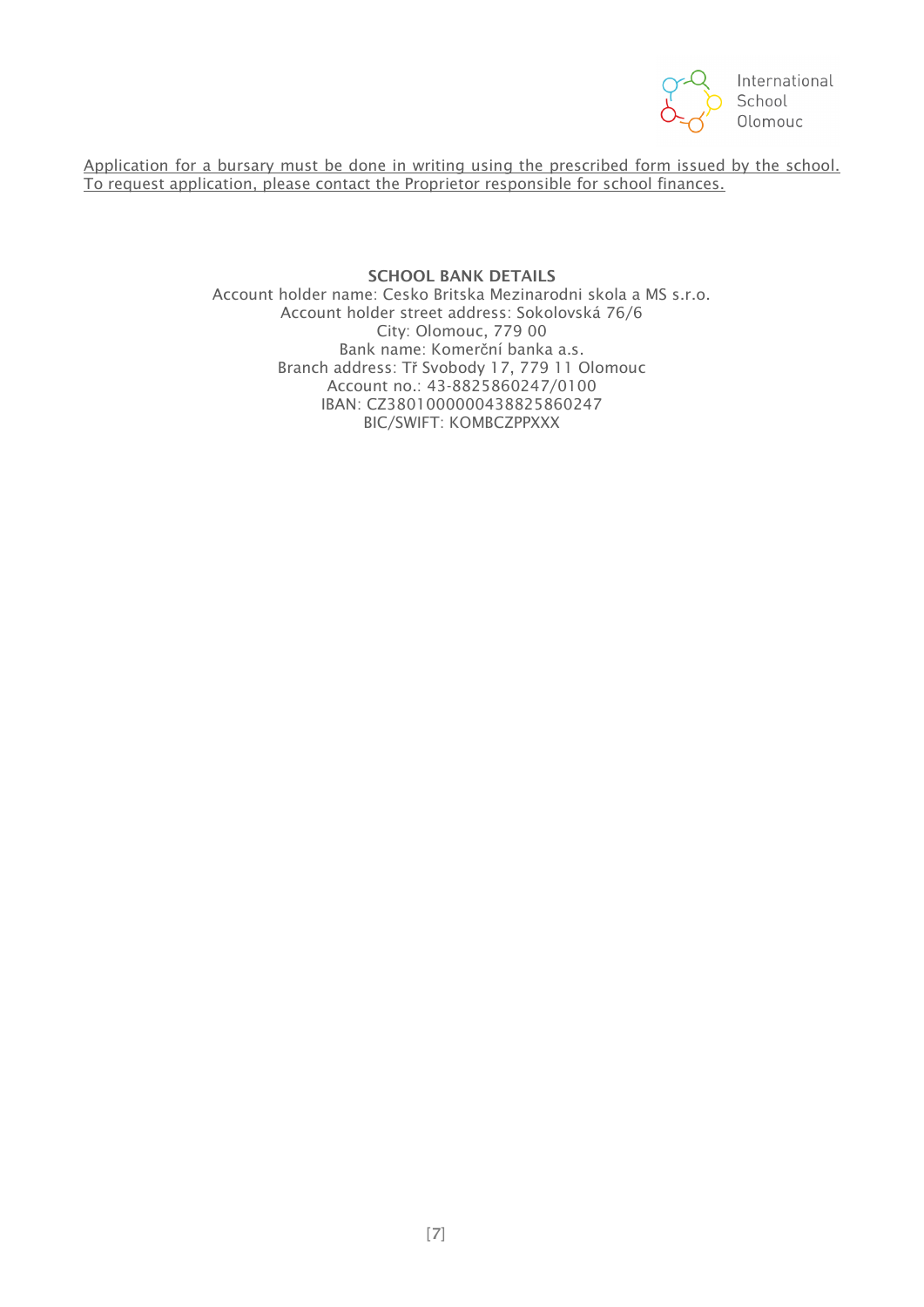# Standard tuition fees list / Standardní ceník školného - 2021/2022

| Deposit / Záloha | 10 000 CZK |
|------------------|------------|

## Early Years Programme (mateřská škola, ročníky Lions, Nursery & YR)

## Junior School (pruní stupeň ZŠ, ročníky Y1-Y6)

|                                                    | 48 000 CZK / trimestr           |
|----------------------------------------------------|---------------------------------|
| Full-time after school club (3 to 5 days per week) | 3 000 CZK / trimestr            |
| Part-time after school club (1 až 2 days per week) | 2 000 CZK / trimestr            |
|                                                    |                                 |
|                                                    | 350 CZK <sup>3</sup> / trimestr |

# Senior School, from Y7 to Y9 (druhý stupeň ZŠ, ročníky Y7 – Y9)

|  | 54 000 CZK za trimestr <sup>4</sup> |
|--|-------------------------------------|
|--|-------------------------------------|

# Senior School, from Y10 to Y11 (druhý stupeň ZŠ, ročníky Y10 - Y11)

|  | 56 000 CZK za trimestr <sup>6</sup> |
|--|-------------------------------------|
|--|-------------------------------------|

#### **SCHOOL BANK DETAILS / BANKOVNÍ SPOJENÍ**

Accounts name / Název účtu: Česko Britská Mezinárodní škola a MŠ s.r.o.

Street / Ulice: Sokolovská 76/6 City / Město: Olomouc, 779 00

Bank´s name / Jméno banky: **Komerční banka a.s.**

Bank address / Adresa pobočky: **Tř. Svobody 17, 779 11 Olomouc**

Bank account no. / Číslo účtu: **43-8825860247/0100**

IBAN: **CZ3801000000438825860247** BIC/SWIFT: **KOMBCZPPXXX**

<sup>-</sup> $2^2$  The cost of after-school clubs is dependent on the type of club (group or individual)

<sup>&</sup>lt;sup>3</sup> Only in case your child is collecting school lunches

<sup>4</sup> Programme in Y9 is currently offered as a flexi-schooling option only

<sup>&</sup>lt;sup>5</sup> This cost is for 6 to 9 IGCSE subjects.

<sup>6</sup> IGCSE programme in Y10 and Y11 is currently offered as a flexi-schooling option only